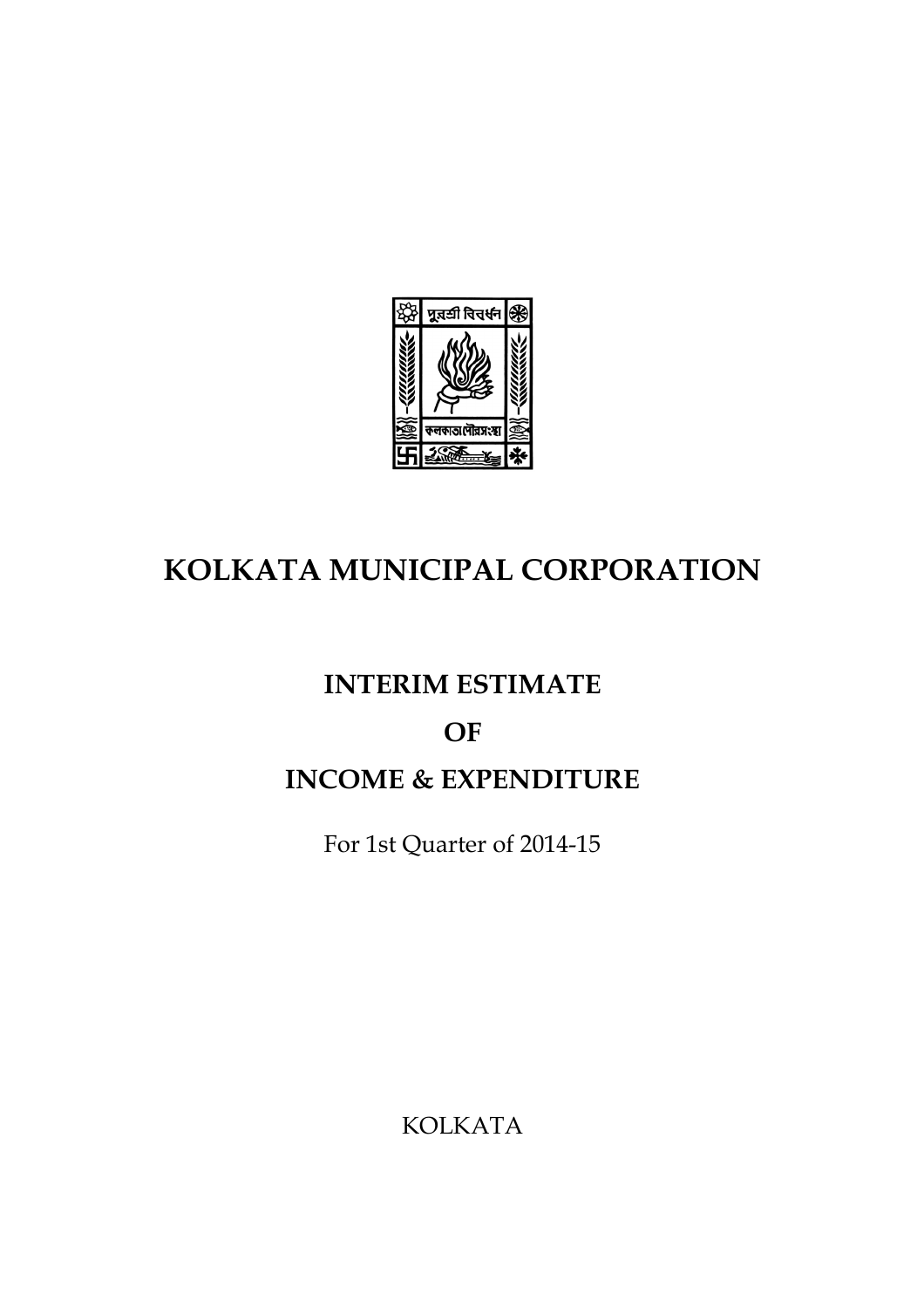

# **KOLKATA MUNICIPAL CORPORATION**

## **INTERIM ESTIMATE OF INCOME & EXPENDITURE**

For 1st Quarter of 2014-15 (i. e. from 01.4.2014 to 30.6.2014)

Placed in terms of Government of West Bengal

**Order No.111/MA/O/C-4/1A-4/2011 dated 10.3.2014**

Date: 18th March 2014

KOLKATA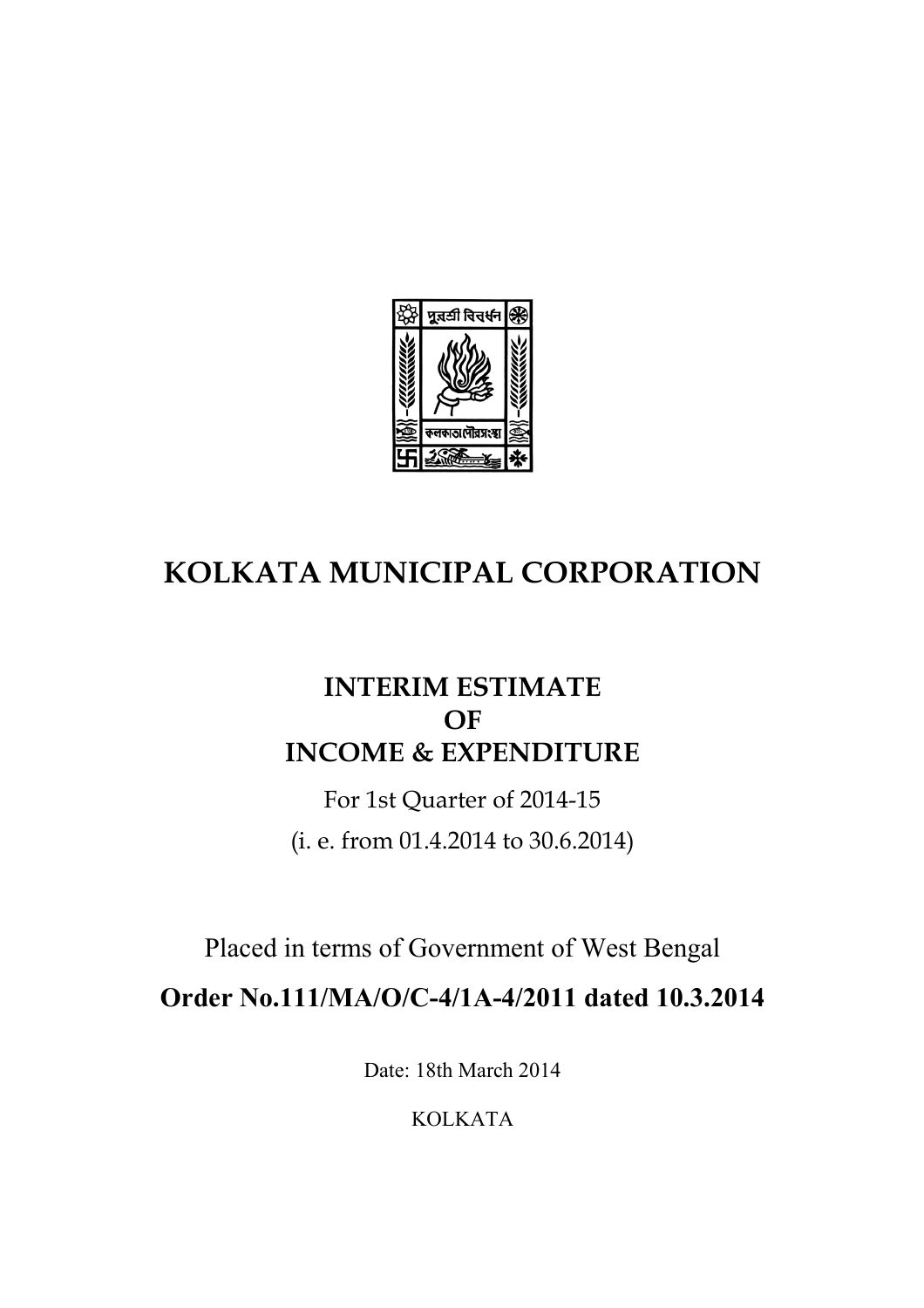#### **Placement of Interim Estimate of Income & Expenditure Statement For 1st Quarter of 2014-15 (i. e. from 01.4.2014 to 30.6.2014)**

#### **MR. CHAIRMAN SIR,**

With your permission. I rise to present the proposed Interim Estimate of Income  $\&$ Expenditure for 1st Quarter of 2014-15 (i. e. from 01.4.2014 to 30.6.2014) in place of preparation of Annual Budget as per provisions of Sub-Section 1, Section 131 of KMC Act, 1980.

As per the model Code of Conduct for the ensuing Parliamentary Election of India, which has come into force, Kolkata Municipal Corporation is restrained from announcing any financial grants in any form or promises thereof and from making any new promise, the Annual Budget of Kolkata Municipal Corporation can not be adopted. We had indicated to the State Government this difficulty that has arisen, in giving effect to the provisions of Sub-Section1, Section 131 of KMC Act, 1980.

The Municipal Affairs Department of the Government of West Bengal has directed vide Order No.111/MA/O/C-4/1A-4/2011 dated 10.3.2014, that the Annual Budget of Kolkata Municipal Corporation shall be prepared, presented before the Corporation and adopted immediately after the ensuing Parliamentary Election of India, and Kolkata Municipal Corporation shall adopt an Income and Expenditure Statement anticipated for the interim period.

On the basis of the said directive, copy of which has been placed before all the Members of the house, I propose that this House may approve and adopt the Interim Estimate of Income and Expenditure Statement for 1st Quarter of 2014-15 (i. e. from 01.4.2014 to 30.6.2014) as has been placed before this House.

There will be no revision of Rates, Taxes; Fees & Charges for 1st Quarter of 2014-15 (i. e. from 01.4.2014 to 30.6.2014) and such Rates, Taxes, Fees & Charges will be collected at the same rate prevailing for the year 2013-2014.

> *Sd/-* **SOVAN CHATTERJEE** *Mayor, Kolkata 18th March, 2014*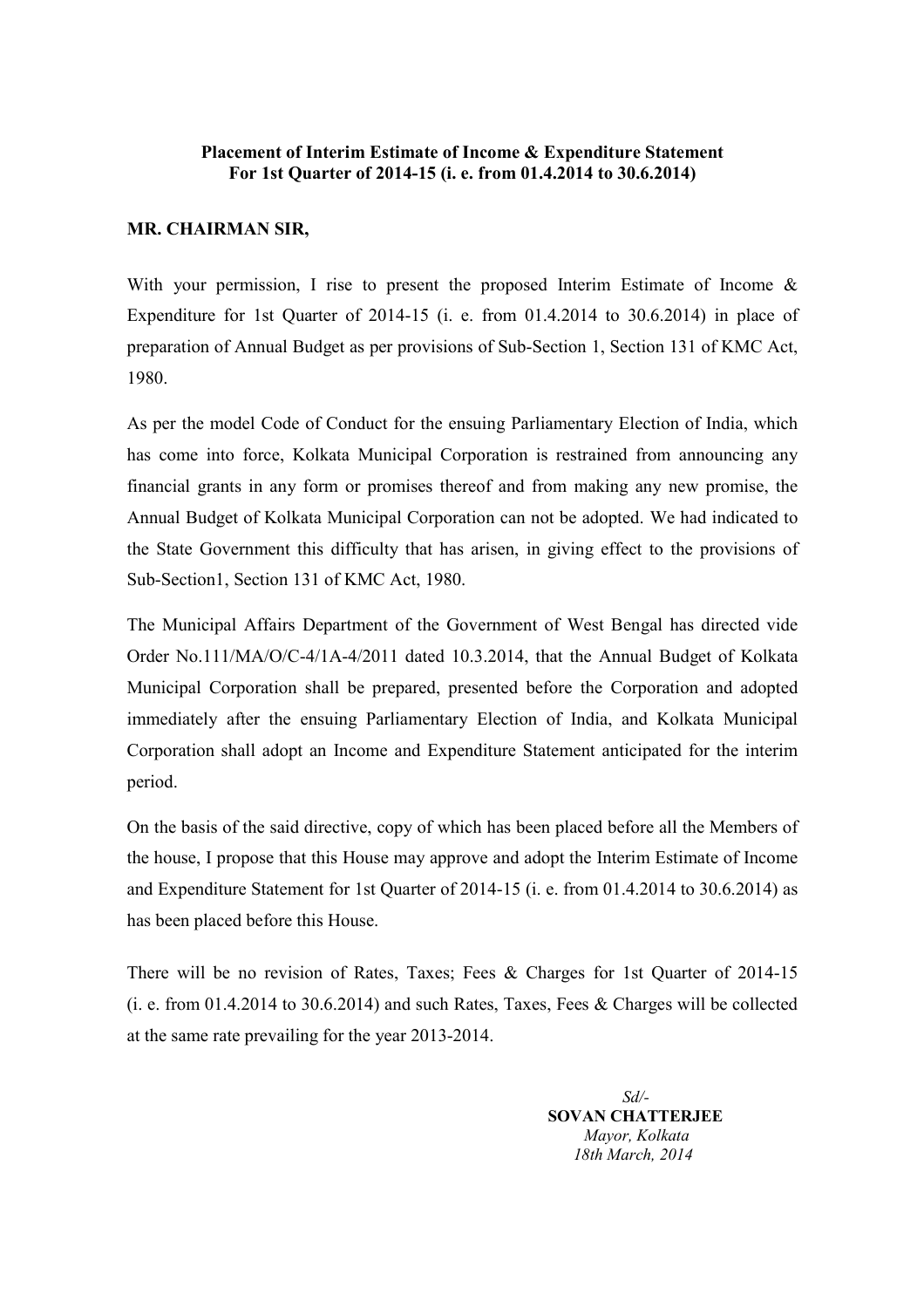### **GOVERNMENT OF WEST BENGAL** DEPARTMENT OF MUNICIPAL AFFAIRS WRITERS' BUILDINGS: KOLKATA

#### **ORDER**

#### No. 111/ MA/O/ C-4/ 1A-4/ 2011

#### Dated. Kolkata the 10th day of March. 2014

WHEREAS in terms of provisions of sub-section (1) of section 131 of the Kolkata Municipal Corporation Act, 1980 (West Bengal Act LIX of 1980) (hereinafter referred to as the said Act) the Annual Budget of Kolkata Municipal Corporation (hereinafter referred to as the said Corporation) shall be adopted by the said Corporation on or before the 22<sup>nd</sup> day of March in each year;

AND WHEREAS as per the Model Code of Conduct for the ensuing Parliamentary Election, which has come into force, the said Corporation has been restrained from announcing any financial grants in any form or promises thereof, and from making any promise of construction of roads, provisions of drinking water facilities etc., the Annual Budget of the said Corporation cannot be adopted, and thus difficulty is arising in giving effect to the provisions of sub-section (1) of section 131 of the said Act (hereinafter referred to as the said difficulty);

AND WHEREAS the said Corporation, has resolved to adopt an interim income and expenditure for the  $1<sup>st</sup>$  Quarter of 2014-2015, in place of preparation of annual budget as per provisions of sub-section (1) of section 131 of the said Act;

NOW THEREFORE, in exercise of the power conferred by section 634 of the said Act, the Governor, in order to remove the said difficulty, is pleased hereby to approve adoption of the interim income and expenditure for the 1<sup>st</sup> Quarter of 2014-2015, in place of preparation annual budget as per provisions of sub-section (1) section 131 of the said Act subject to the condition that the Model Code of Conduct for the General Election to the Lok Sabha, 2014 is strictly followed.

> By order of the Governor, Sd/- B.N. Das Joint Secretary to the Government of West Bengal.

#### No. 111/1/ MA/O/ C-4/ 1A-4/ 2011

#### Dated, Kolkata the 10th day of March, 2014

Copy forwarded for information and taking necessary action to the Municipal Commissioner, Kolkata Municipal Corporation, 5, S.N. Banerjee Road, Kolkata-13.

Joint Secretary  $\frac{1}{2}$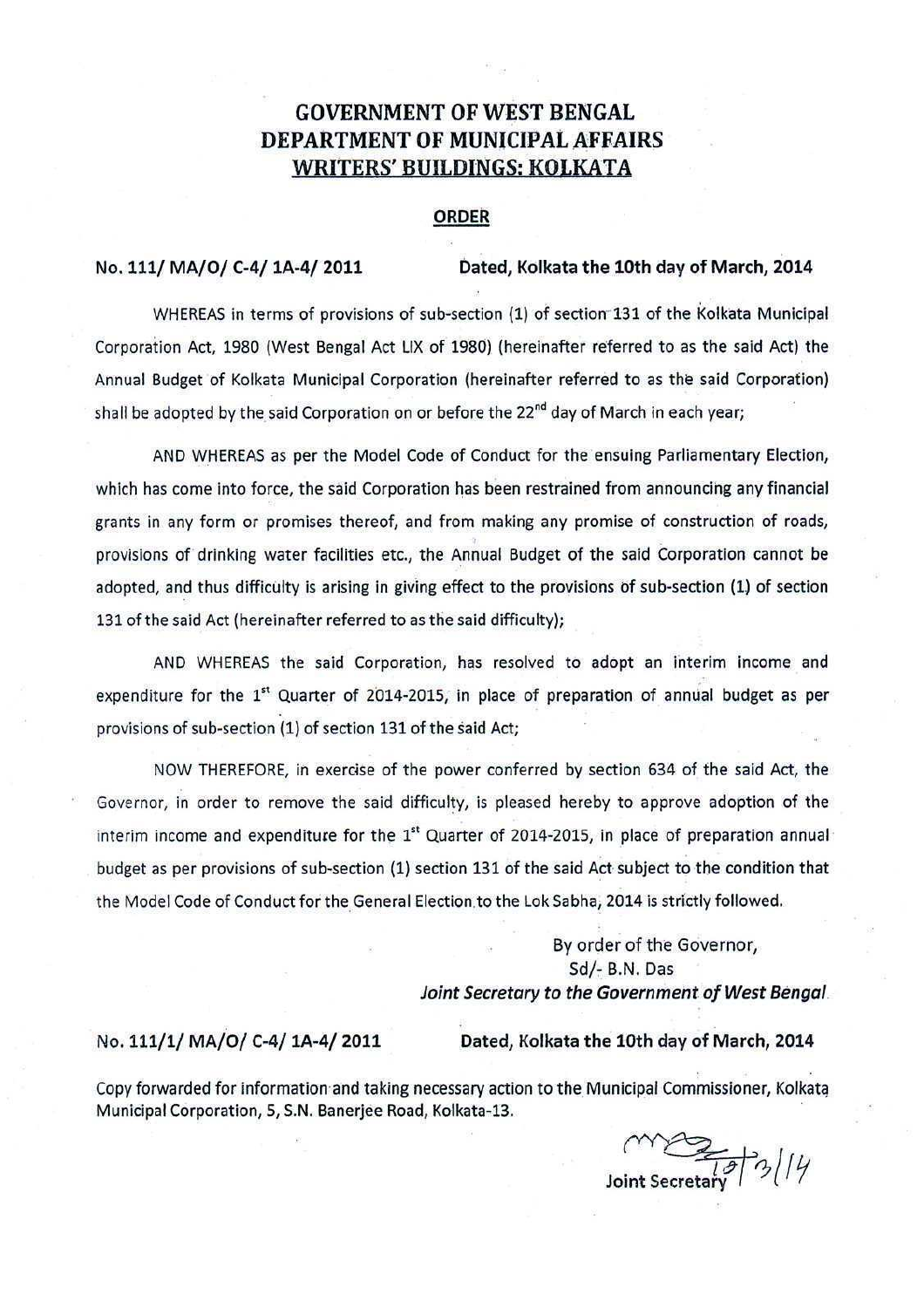## KOLKATA MUNICIPAL CORPORATION **Interim Estimate for 1st Quarter i.e. from 01.4.2014 to 30.6.2014**

| <b>REVENUE RECEIPT</b>                                                      | <b>Interim Estimate for</b>                     |
|-----------------------------------------------------------------------------|-------------------------------------------------|
|                                                                             | 1st Ouarter<br>$\bar{\bar{\mathbf{x}}}$ in lakh |
| <b>REVENUE RECEIPT (INTERNAL SOURCES)</b><br>Ι.                             |                                                 |
| (A) Tax Revenue                                                             |                                                 |
| 1 Property Tax inclg. Surcharge on Property Tax                             | 15,065.00                                       |
| 2 Tax on Trade, Profession & Calling                                        | 184.00                                          |
| 3 Tax on Advertisement                                                      | 186.00                                          |
| 4 Service Charges on Central Govt Properties                                | 160.00                                          |
| 5 Tax on Carriages                                                          | 3.13                                            |
| 6 Tax on Carts                                                              | 6.03                                            |
| <b>Total Tax Revenue</b>                                                    | 15,604.16                                       |
| (B) Non Tax Revenue                                                         |                                                 |
| 1 Receipt from Water Supply                                                 | 950.95                                          |
| 2 Receipt from Sale of Water to Ships                                       | 18.02                                           |
| 3 Receipt from Sewerage & Drainage                                          | 856.91                                          |
| 4 Receipt from Municipal Markets                                            | 412.55                                          |
| 5 Receipt from Land & Estates                                               | 198.00                                          |
| 6 Receipt from Building Plan Sanction Fees                                  | 4,153.66                                        |
| 7 Receipt from Licence Fees                                                 | 819.53                                          |
| 8 Receipt from Solid Waste Management                                       | 54.68                                           |
| 9 Receipt from Health Service                                               | 87.51                                           |
| 10 Receipt from Amusement Fees                                              | 77.40                                           |
| 11 Receipt from Car Parking Fees                                            | 195.00                                          |
| 12 Receipt from Advertisement Fees                                          | 510.00                                          |
| 13 Receipt from Roads, Parks & Squares                                      | 1,668.00                                        |
| 14 Receipt from Sale of Condemned Materials                                 | 70.00                                           |
| 15 Unclassified Receipts                                                    | 1,192.33                                        |
| <b>Total Non Tax Revenue</b>                                                | 11,264.54                                       |
| (C) Public Private Partnership                                              | 5,002.50                                        |
| Total Revenue From Internal Sources (A+B+C)                                 | 31,871.20                                       |
| <b>GOVERNMENT GRANT</b><br>Н.                                               |                                                 |
| 1 Grants for Dearness Allowance                                             | 6,343.00                                        |
| 2 Grants for Increased Cost of Pay                                          | 9,910.00                                        |
| 3 Grants out of the proceeds of M.V. Tax                                    | 187.50                                          |
| 4 Other Grants                                                              | 175.00                                          |
| Special Grant for C.E.S.C                                                   | 3,000.00                                        |
| 6 Grant for Supplementing Services in Bustee/Slums A/C                      |                                                 |
| 7 Grant for Supplementing Services to Water Supply, Sewerage & Drainage A/C |                                                 |
| 8 Grants out of the proceeds of Entertainment Tax                           | 437.50                                          |
| 9 Development Grant                                                         |                                                 |
| 10 Relief on Pension                                                        | 1,000.00                                        |
| 11 Fixed Grant                                                              | 1,372.50                                        |
| 12 Grant for Pulse Polio Programme                                          | 52.50                                           |
| <b>Total Government Grant</b>                                               | 22,478.00                                       |
| <b>TOTAL REVENUE RECEIPT (I+II)</b>                                         | 54,349.20                                       |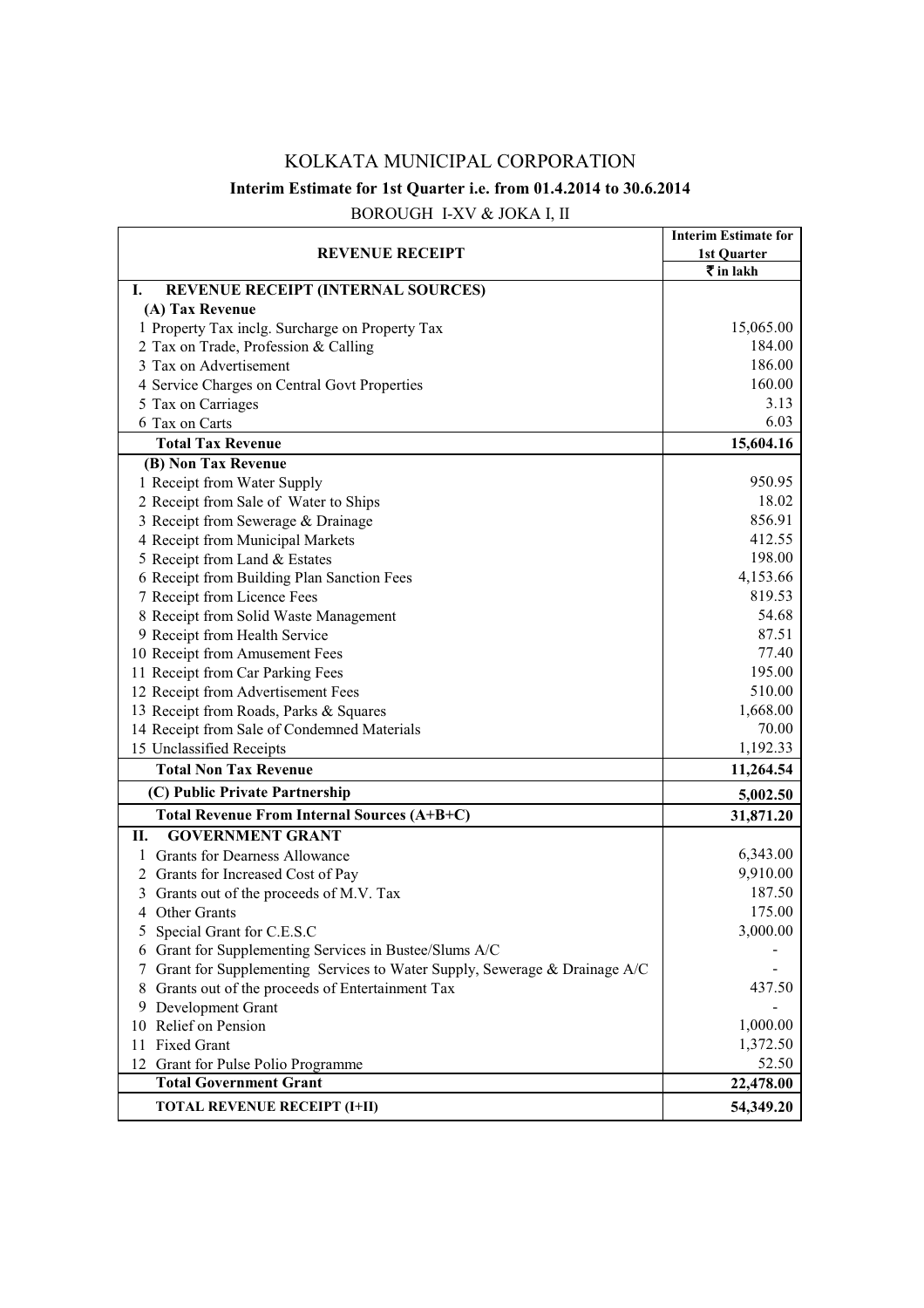### KOLKATA MUNICIPAL CORPORATION **Interim Estimate for 1st Quarter i.e. from 01.4.2014 to 30.6.2014**

| <b>EXPENDITURE (REVENUE FUND)</b>                                          | <b>Interim Estimate for</b>      |
|----------------------------------------------------------------------------|----------------------------------|
|                                                                            | 1st Quarter                      |
|                                                                            | $\bar{\bar{\mathbf{x}}}$ in lakh |
| 1 Water Supply                                                             | 6,060.57                         |
| 2 Water Supply to Ships                                                    | 41.56                            |
| 3 Sewerage & Drainage                                                      | 4,345.24                         |
| 4 Roadways                                                                 | 4,850.33                         |
| 5 Parks & Squares                                                          | 694.70                           |
| 6 Lighting                                                                 | 1,928.92                         |
| 7 Electricity                                                              | 163.04                           |
| 8 Solid Waste                                                              | 8,815.82                         |
| 9 Motor Vehicles                                                           | 1,248.44                         |
| 10 Commercial Services (Municipal Markets)                                 | 429.65                           |
| 11 Education Services                                                      | 627.92                           |
| 12 Health Services                                                         | 2,522.10                         |
| 13 Bustee Service                                                          | 2,077.33                         |
| 14 Social Sector                                                           | 171.06                           |
| 15 Administration & Support                                                | 6,474.32                         |
| 16 Loan Charges                                                            | 5.00                             |
| 17 Electricity Charges                                                     | 4,000.00                         |
| 18 Security Arrangement                                                    | 800.00                           |
| <b>SPECIAL PROGRAMMES</b>                                                  |                                  |
| 1 Funds at the disposal of Mayor                                           | 200.00                           |
| 2 Funds at the disposal of Mpl. Commrr.                                    | 40.00                            |
| 3 Contribution to Pension Fund                                             | 5,600.00                         |
| 4 Contribution from revenue for J.N.N.U.R.M. Projects                      | 1,720.00                         |
| 5 Restructuring of Municipal Govt.                                         | 2.00                             |
| 6 Contribution from revenue for abattoir at Tangra                         | 50.00                            |
| 7 Contribution from revenue for K.E.I.P                                    | 1,100.00                         |
| 8 Waiver of H.B.L                                                          | 4.00                             |
| 9 Group Insurance                                                          | 10.00                            |
| 10 Leave Travel Concession                                                 | 14.00                            |
| 11 Promotion of Cultural Activities                                        | 12.00                            |
| 12 Parks & Playground                                                      | 11.00                            |
| 13 Grant to Charitable & Educational Institution etc.                      | 30.00                            |
| 14 Maintenance of asset out of MPLAD                                       | 2.00                             |
| 15 Renovation & Improvement of Historical & other buildings of KMC         | 62.40                            |
| 16 Promotion of Sports & Coaching                                          | 10.00                            |
| 17 Cost for Spl. & Advisory Committee for implementation of KMC Act & Rule | 0.40                             |
| 18 Programmes on Environment                                               | 113.00                           |
| 19 PPP(Capital Nature)                                                     | 10.00                            |
| 20 PPP(Revenue Nature)                                                     | 2.40                             |
| 21 Disaster Management Programme                                           | 100.00                           |
| <b>TOTAL EXPENDITURE (REVENUE FUND)</b>                                    | 54,349.20                        |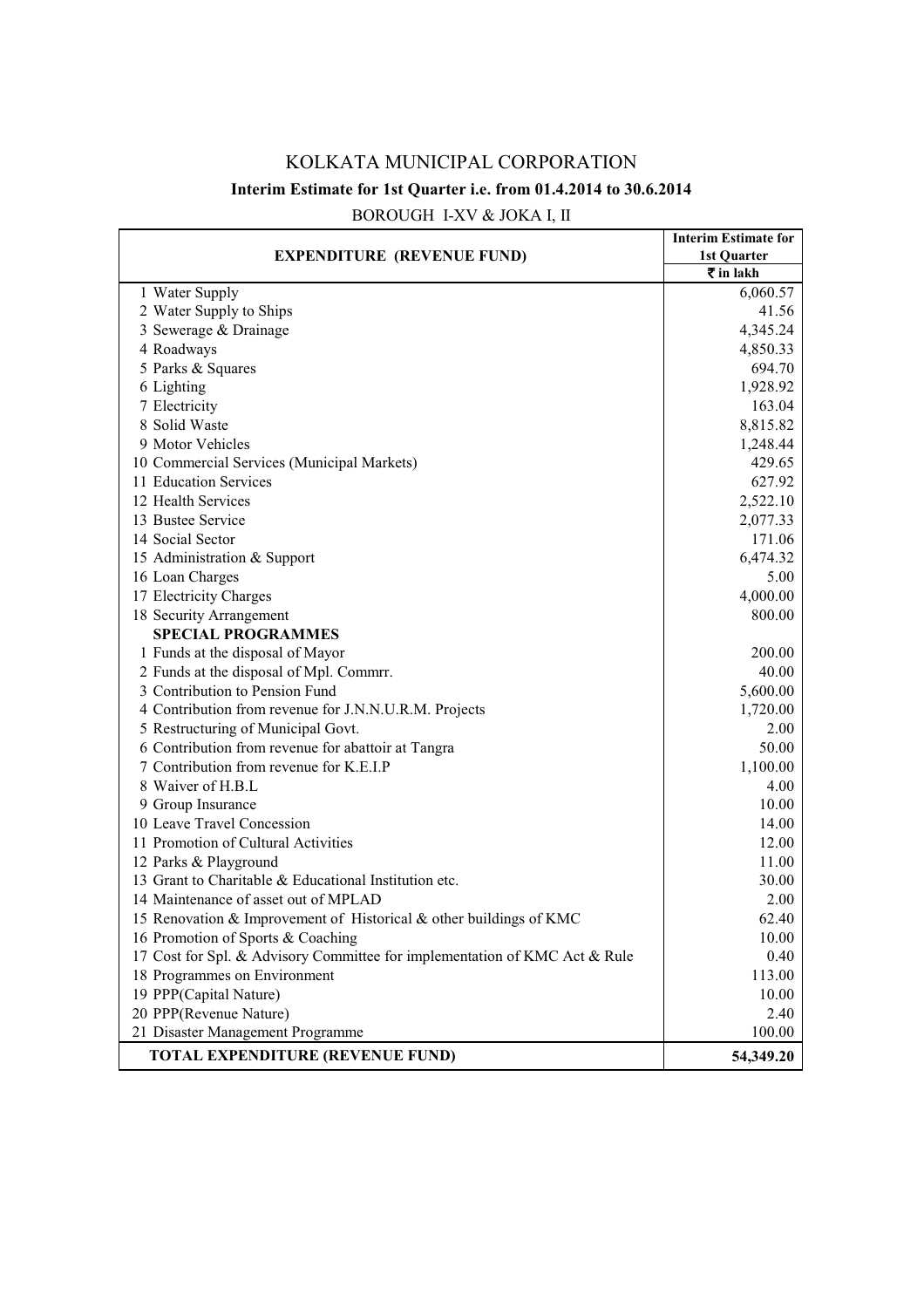### KOLKATA MUNICIPAL CORPORATION **Interim Estimate for 1st Quarter i.e. from 01.4.2014 to 30.6.2014**

| <b>RECEIPT (SUSPENSE HEAD)</b>                                                                                  | <b>Interim Estimate for</b> |
|-----------------------------------------------------------------------------------------------------------------|-----------------------------|
|                                                                                                                 | 1st Quarter                 |
| 1 Basic Minimum Service                                                                                         | ₹ in lakh                   |
| 2 N.S.D.P                                                                                                       |                             |
| 3 K.E.I.P                                                                                                       | 656.80                      |
| 4 Special development fund (KMDA)                                                                               | 400.00                      |
| 5 Programme for HSUI (SUDA)                                                                                     | 1.00                        |
| 6 Shelter for shelterless people                                                                                | 3.00                        |
| 7 Special development programme                                                                                 | 500.00                      |
| 8 Sarba Shiksha Mission                                                                                         |                             |
|                                                                                                                 | 100.00                      |
| 9 Programme for installation of Water Meters                                                                    |                             |
| 10 11th Finance Commission                                                                                      |                             |
| 11 M.P LAD Scheme                                                                                               | 800.00                      |
| 12 B.E.U.P                                                                                                      | 192.00                      |
| 13 C.U.D.P - III (Health)                                                                                       | 60.00                       |
| 14 Urban Primary Health Care Services                                                                           | 60.00                       |
| 15 Short/Medium Term Loan                                                                                       | 500.00                      |
| 16 Riverfront Development Project                                                                               | 400.00                      |
| 17 Schemes under G.A.P                                                                                          | 200.00                      |
| 18 N.S.A.P                                                                                                      |                             |
| 19 Modernisation of abattoir at Tangra                                                                          | 90.00                       |
| 20 State Finance Commission                                                                                     | 900.00                      |
| 21 Miscellaneous Agencies                                                                                       | 4,510.00                    |
| 22 Wage Employment Scheme                                                                                       | 1,040.00                    |
| 23 Redevelopment of Mpl. Market                                                                                 |                             |
| 24 J.N.N.U.R.M                                                                                                  | 4,172.10                    |
| 25 Stores Purchase                                                                                              |                             |
| 26 VAMBAY Works                                                                                                 |                             |
| 27 Corpus Fund                                                                                                  | 36.80                       |
| 28 Operation & Maintenance of East Kolkata Asset                                                                | 40.00                       |
| 29 Multi Sectioral Plan for Development of Minorities                                                           | 400.00                      |
| 30 Construction of IT Park                                                                                      |                             |
| 31 Disaster Risk Reduction Programme                                                                            | 5.00                        |
| 32 D.F.I.D                                                                                                      |                             |
| 33 12th Finance Commission                                                                                      |                             |
| 34 13th Finance Commission                                                                                      | 880.00                      |
| <b>TOTAL RECEIPT (SUSPENSE HEADS)</b>                                                                           | 15,946.70                   |
| <b>TOTAL REVENUE RECEIPT</b>                                                                                    | 54,349.20                   |
| <b>TOTAL RECEIPT (REVENUE+SUSPENSE)</b>                                                                         | 70,295.90                   |
| <b>RECEIPT (CONTRA HEADS)**</b>                                                                                 |                             |
| A) Deposit & Advances to Corpn. Employees                                                                       | 1,650.00                    |
| B) Deposit & Advances to Contractors                                                                            | 8,250.00                    |
| <b>TOTAL RECEIPT (CONTRA HEADS)</b>                                                                             | 9,900.00                    |
| **Corporation employees/contractors' deposit/advance are not included in the Suspense Fund and shown separately |                             |